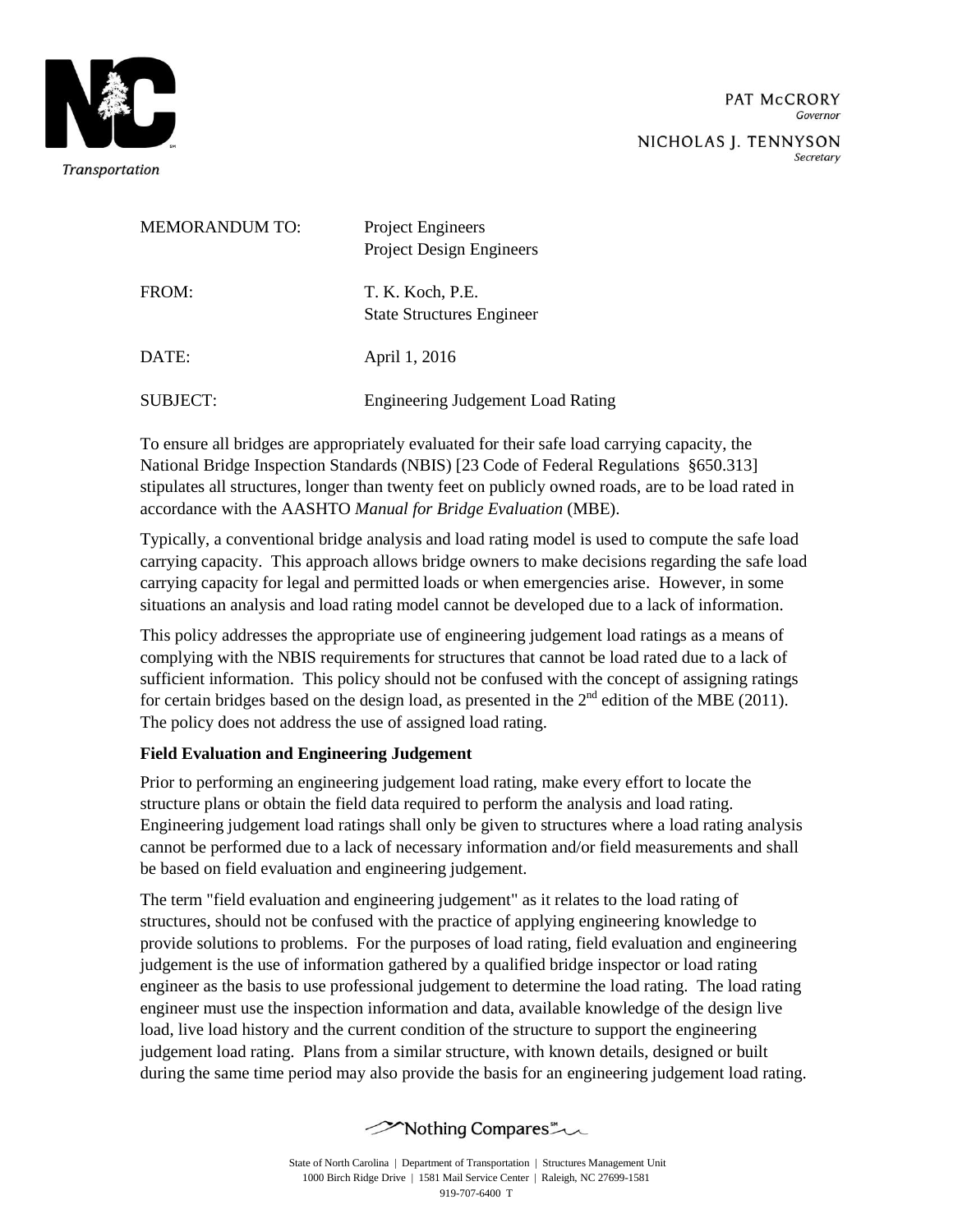Project Engineers Page 2 April 1, 2016

Typically, engineering judgement ratings will be limited to structure types identified in this policy, unless approved by the State Load Rating Engineer.

## **Structures Where Engineering Judgement Ratings Shall Not Be Applied**

### Steel Bridges

Steel bridges without plans can be analyzed and load rated using information and data/measurements collected from the field. Ensure the bridge inspection report provides sufficient data/measurements, such as the plate girder or beam dimensions and remaining thickness of the steel section, to perform the analysis and load rating.

Use the structure year built and the MBE - Table 6A.6.2.1-1 to establish the steel material properties. The year built is documented in the Structure Inventory & Appraisal data sheet (NBI Item #27). In addition, assume the following:

- Non-composite action for beams on bridges with concrete decks, unless the physical inspection reveals the deck is composite with the beams.
- Fully braced compression flange for beams on bridges with a timber floor if the timber nailers are sound and in good condition.
- Unbraced compression flange if the timber nailers are decayed.

## Timber Bridges

Analyze and load rate timber structures based on data/measurements collected from the field. Use the Working Stress (Allowable Stress) method and assume the timber is Southern Pine (dense select structural). Material properties shall be in accordance with the *National Design Specification for Wood Construction* (NDS).

## **Structural Plate**

Structural plate structures are typically corrugated metal (steel or aluminum) plate (CMP) structures which depend on the interaction with the backfill material for stability and the ability to carry loads. When properly constructed, CMP structures perform as a compression ring with little bending resistance.

Load rate corrugated metal plate structures based on data/measurements collected from the field. When information on the structure type and components cannot be determined in the field, contact the supplier/manufacturer and request the information necessary to perform a load rating. In addition, the supplier/manufacturer may be able to provide assistance with the load rating.

When load rating CMP structures, investigate defects that may affect the load rating, such as:

- Flattening of the top arch elements or sides.
- Differential settlement or undermining.
- Erosion of material from underneath and alongside of the structure due to water infiltrating the material.

### **Structures Where Engineering Judgement Ratings Are Acceptable**

Engineering judgement load ratings will apply to concrete superstructures and concrete box culverts with unknown reinforcement. Since engineering judgement ratings are not calculated, there is substantial reliance on the physical inspection condition rating. Assign load ratings to concrete structures using the guidance provided in this section.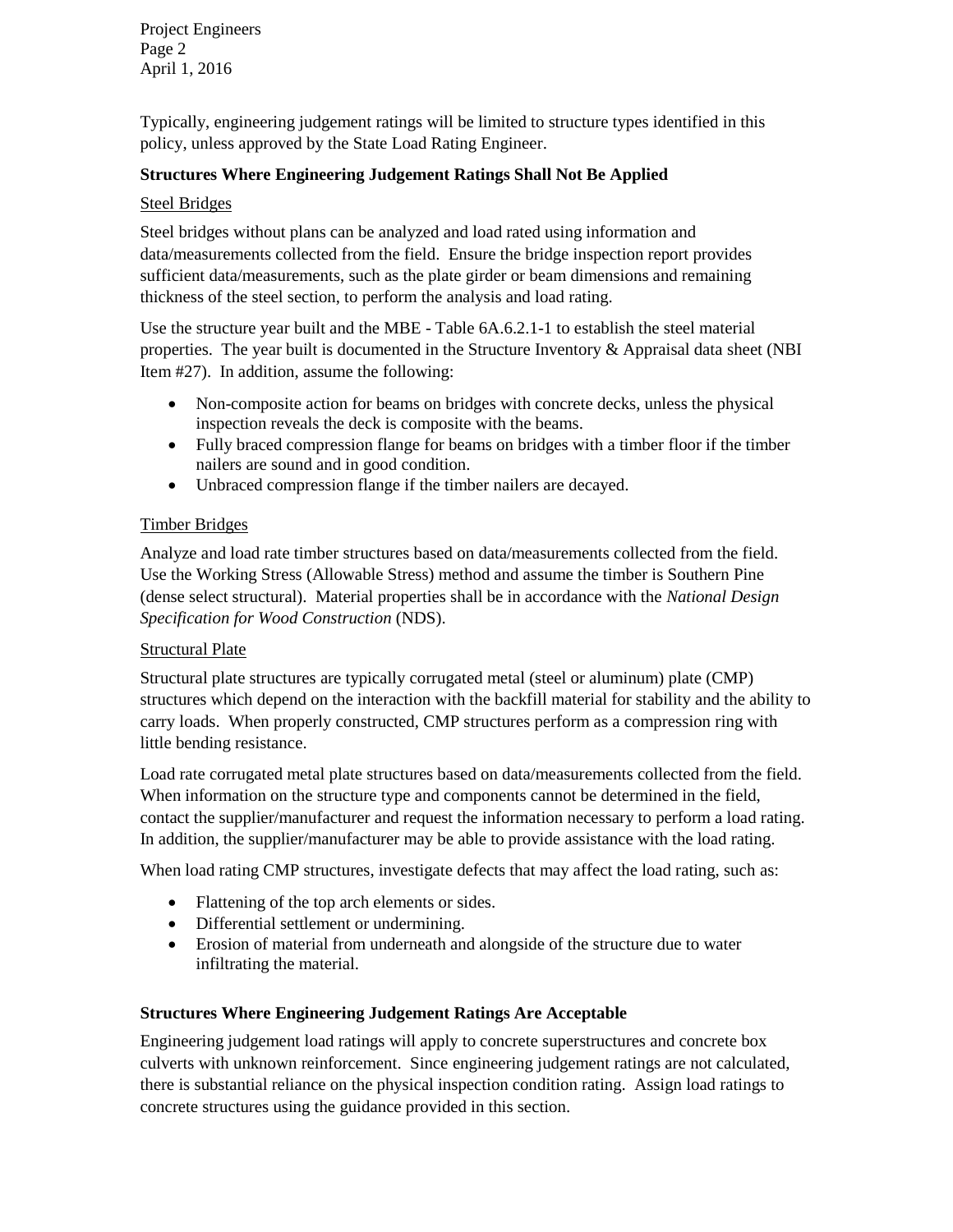Project Engineers Page 3 April 1, 2016

In accordance with the MBE Article 6.1.4, concrete structures with unknown details need not be load posted if they have been carrying normal traffic for an appreciable period and show no significant signs of visible structural distress.

Documentation required for load ratings based on field evaluation and engineering judgement includes, but is not limited to the following information:

- Statement of efforts made to obtain design plans.
- Summary of the field evaluation noting the Bridge Inspector's condition ratings and comments on structural defects.
- Description of the structure load path, e.g. level of redundancy, traffic history and evidence of damage due to routine traffic or overloads.
- Engineering judgement applied and methodical justification for the load rating and/or load posting, when applicable.
- Conclusive statement that the load rating is based on "field evaluation and engineering judgement" to facilitate proper coding of NBI Items #63 and #65.

# Reinforced Concrete Box Culverts (RCBCs)

Historically, an inventory rating of HS20 and operating rating of HS26 has been assigned to RCBCs. HS26 is an intermediate rating between the inventory rating and the corresponding operating rating. This practice, which is in variance with MBE Article 6B.7.1, will be continued since it has been successfully used over a significant period of time and satisfactorily envelopes force effects of NC legal vehicles; i.e.  $RF_{Op} = 1.0$  for legal loads and load posting is not required.

For proprietary culvert systems, such as the Con/Span® and Bebo® precast arch systems, make every effort to contact the producer of the structure to obtain additional details or plans and assistance with the load rating.

For the HS-20 design load, assign HS20 ( $RF_{Inv} = 1.0$ ) for the inventory load rating and HS26  $(RF<sub>On</sub> = 1.3)$  for the operating load rating to cast-in-place RCBCs that satisfy all of the following criteria:

- Unknown reinforcement details.
- Fill depths  $\geq 2.0$  ft.
- Carrying normal traffic for an appreciable period  $(> 5 \text{ years})$ .
- Condition grade  $\geq 5$  (NBI Item #62).

Culverts that do not satisfy the criteria above may be assigned alternate load ratings. Review inspection reports for evidence of structural distress, such as flexural or shear cracks. Use the culvert condition rating (NBI Items #62) and Table 1 to assign a load rating. Consider whether the NBI Condition Rating reflects the load carrying capacity of the structure. If a low condition rating is due to a deficiency, such as significant scouring at the ends of the culvert, that does not affect the structure's load carrying capacity, a higher engineering judgement rating is appropriate, if adequate justification is furnished.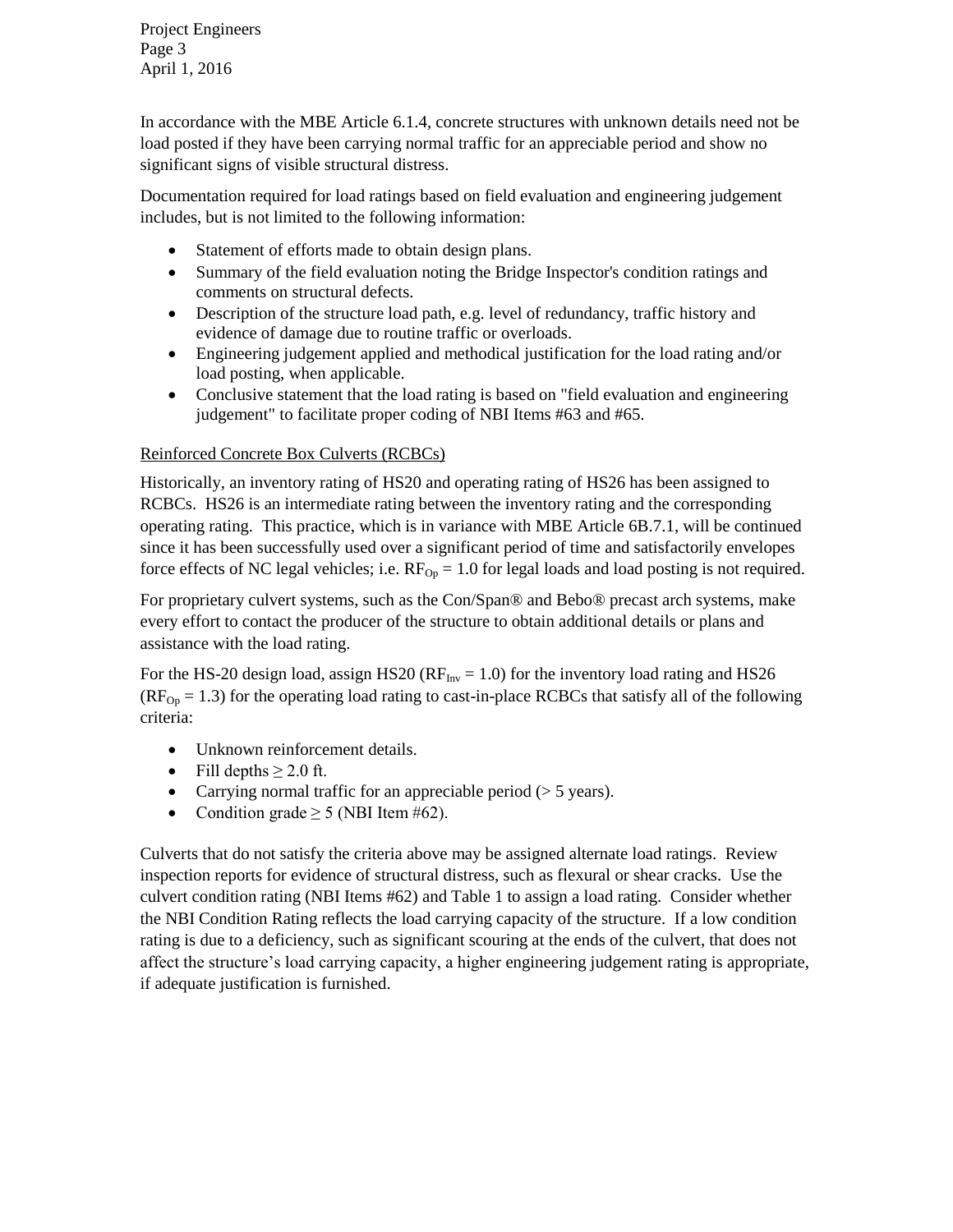| <b>NBI</b> Condition | Inventory                                                                     | <b>Operating Rating</b> |
|----------------------|-------------------------------------------------------------------------------|-------------------------|
| Rating               | Rating (RF <sub>Inv.</sub> )                                                  | $(RF_{Op})$             |
|                      | HS20.0 (1.00)                                                                 | HS26.0 (1.30)           |
| 8                    | HS20.0 (1.00)                                                                 | HS26.0 (1.30)           |
| 7                    | HS20.0 (1.00)                                                                 | HS26.0 (1.30)           |
| 6                    | HS20.0 (1.00)                                                                 | HS26.0 (1.30)           |
| 5                    | HS16.6 (0.83)                                                                 | HS21.6 (1.08)           |
|                      | HS8.0 (0.40)                                                                  | HS10.4 (0.52)           |
| 3 or 2               | Assign appropriate rating less than<br>that for NBI Condition Rating of<br>4. |                         |
| $0 \text{ or } 1$    | Culvert closed.                                                               |                         |

| Table 1: RCBCs - Engineering Judgement Load Rating |  |  |  |
|----------------------------------------------------|--|--|--|
|----------------------------------------------------|--|--|--|

For culverts with a condition rating < 5, use engineering judgement to also estimate a safe load carrying capacity for single vehicles (SV) with 2 to 7 axles and truck tractor semi-trailers (TTST) with 3 to 7 axles. Culverts with a NBI condition rating  $\leq$  3 and are open to traffic will require extensive justification for the engineering judgement load rating.

This policy provides guidance for complying with the NBIS requirements for structures without plans. However, there are cases where assigning a load rating to a structure with plans is appropriate. For example, when the load rating of a RCBC with known reinforcement results in  $RF_{0p}$  < 1.0, and this result is clearly inconsistent with the in-service performance of the structure. In accordance with MBE Article 6B.7.1 the RCBC need not be load posted; so long as the other three criteria are met from paragraph three of this section, then use the guidance for RCBCs with unknown reinforcement details to propose an engineering judgement load rating for approval by the State Load Rating Engineer.

### Reinforced Concrete Bridges

Reinforced concrete bridges in the State primarily consist of cast-in-place deck slab superstructures (slab bridges) and reinforced concrete deck girders (RCDGs). RCDGs are reinforced concrete beams which were cast monolithically with the reinforced concrete deck and are typically analyzed as reinforced concrete T-beams.

Review inspection reports for evidence of structural distress, such as flexural or shear cracks. For reinforced concrete bridges that are in fair or better condition; i.e. superstructure condition grade  $\geq$  5 (NBI Item# 59), use the structure year built (NBI Item#27) and Table 2 to assign a load rating.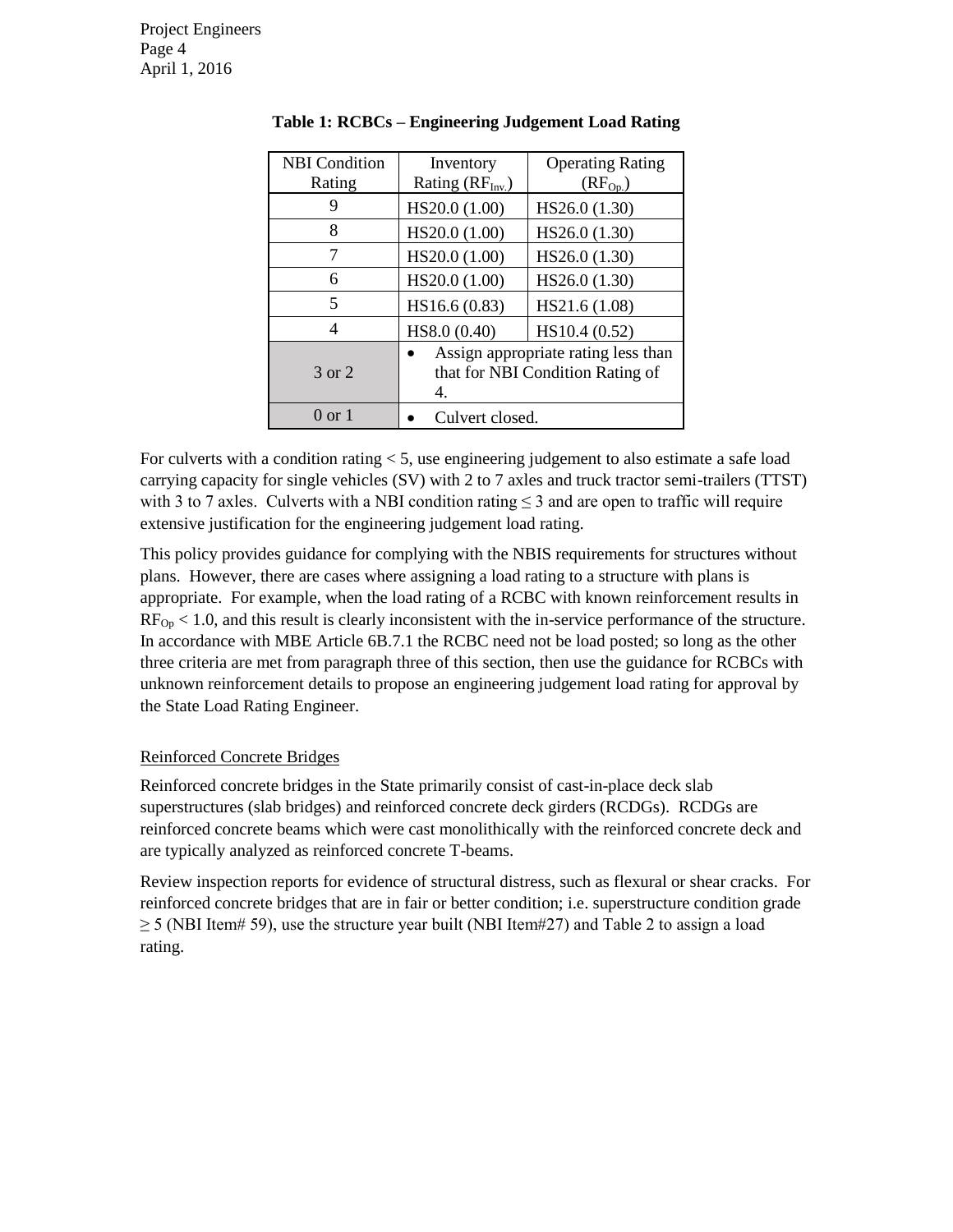| Span              | Built Prior to 1950* |               | Built After 1950** |               |
|-------------------|----------------------|---------------|--------------------|---------------|
| (f <sub>t</sub> ) | Inventory            | Operating     | Inventory          | Operating     |
| 15                | HS15.0               | HS19.5        | <b>HS20.0</b>      | HS26.0        |
| 20                | HS15.0               | HS19.5        | <b>HS20.0</b>      | HS26.0        |
| 25                | HS14.5               | <b>HS18.8</b> | HS19.3             | HS25.1        |
| 30                | HS13.1               | HS17.0        | HS17.5             | HS22.7        |
| 35                | HS12.3               | HS16.0        | HS16.4             | HS21.3        |
| 40                | <b>HS11.5</b>        | HS15.0        | HS15.4             | HS20.0        |
| 45                | HS11.0               | HS14.3        | <b>HS14.7</b>      | HS19.1        |
| 50                | <b>HS10.6</b>        | <b>HS13.8</b> | HS14.2             | <b>HS18.5</b> |
| 55                | <b>HS10.4</b>        | HS13.5        | <b>HS13.8</b>      | <b>HS18.0</b> |
| 60                | HS10.1               | HS13.2        | HS13.5             | HS17.6        |
| 65                | <b>HS10.0</b>        | HS13.0        | <b>HS13.3</b>      | HS17.3        |
| 70                | <b>HS9.8</b>         | <b>HS12.8</b> | HS13.1             | HS17.0        |
| 75                | <b>HS9.7</b>         | HS12.6        | HS12.9             | HS16.8        |
| 80                | <b>HS9.6</b>         | HS12.5        | <b>HS12.8</b>      | HS16.6        |
| 85                | <b>HS9.5</b>         | HS12.4        | HS12.7             | HS16.5        |
| 90                | <b>HS9.4</b>         | HS12.3        | HS12.6             | HS16.3        |
| 95                | <b>HS9.4</b>         | HS12.2        | HS12.5             | HS16.2        |
| 100               | <b>HS9.3</b>         | HS12.1        | HS12.4             | HS16.1        |
| 105               | <b>HS9.2</b>         | HS12.0        | HS12.3             | HS16.0        |
| 110               | <b>HS9.2</b>         | HS12.0        | HS12.3             | HS15.9        |
| 115               | <b>HS9.2</b>         | HS11.9        | HS12.2             | HS15.9        |
| 120               | <b>HS9.1</b>         | HS11.9        | HS12.2             | <b>HS15.8</b> |

**Table 2: Reinforced Concrete Bridges – Modified Design Load Rating**

\* Assumes at least H-15 design load was used for structures built before 1950.

\*\* Assumes at least H-20 design load was used for structures built in 1950 or later.

Most reinforced concrete bridges with unknown structural details have been carrying normal traffic for decades without a need for load posting. The engineering judgement load ratings provided in the table above are derived from an assumed design load, but may not reflect the as-built condition or in-service performance of the structure. Reinforced concrete bridges that exhibit no signs of structural distress or significant deterioration need not be load posted, in accordance with MBE Article 6.1.4.

For reinforced concrete bridges that exhibit structural distress, significant deterioration or have a superstructure condition rating of 4, use engineering judgement to also estimate a safe load carrying capacity, for single vehicles (SV) with 2 to 7 axles and truck tractor semi-trailers (TTST) with 3 to 7 axles. Structures with a NBI superstructure condition rating  $\leq$  3 and are open to traffic will require extensive justification for the engineering judgement load rating. Justification should include, but is not limited to an assessment of the following: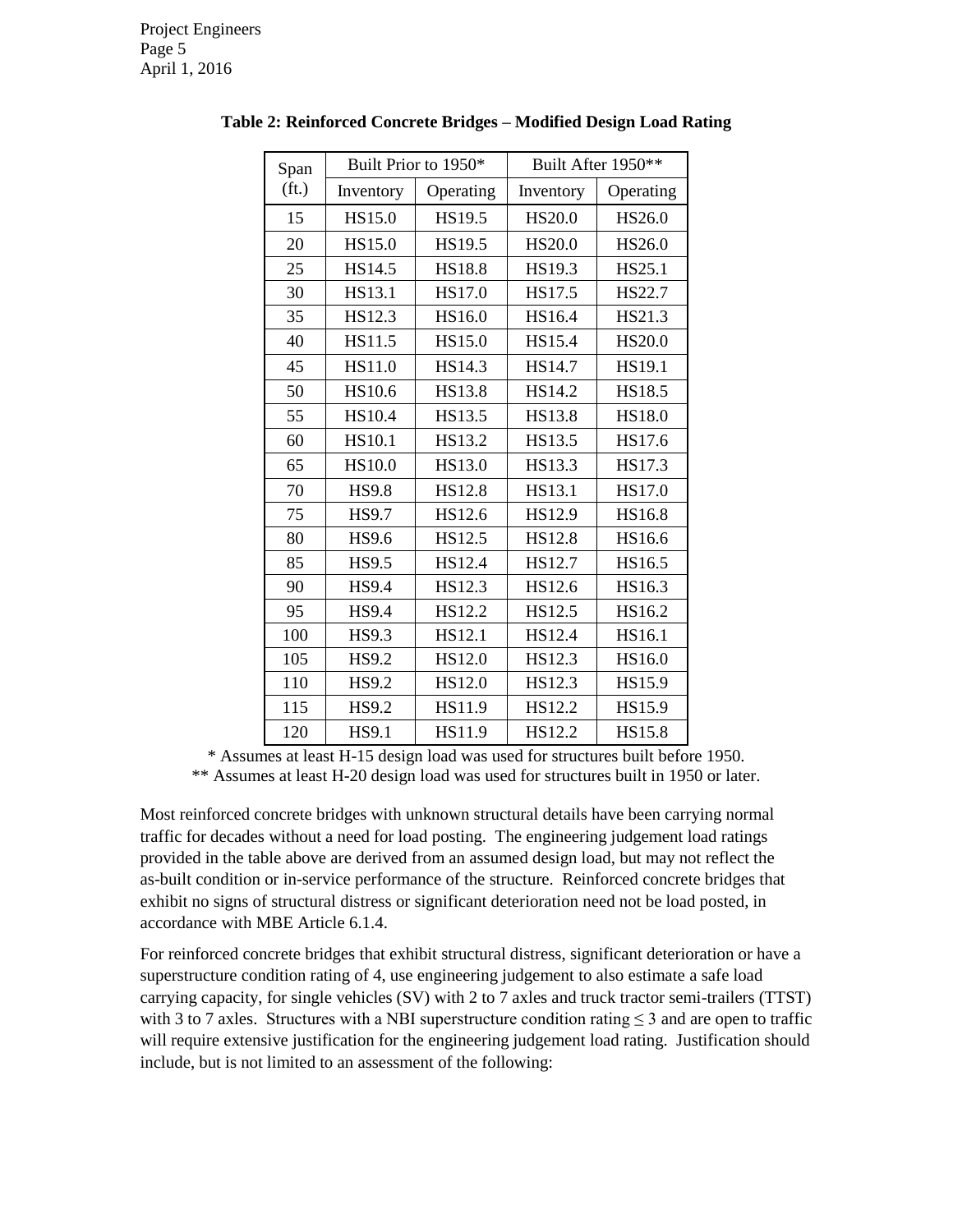Project Engineers Page 6 April 1, 2016

- Condition of load carrying components.
- Level of load path redundancy.
- Reconstruction or modifications to the structure.
- Measurable deformations.
- Comparison to comparable structures of known design.
- Observed performance of the structure under traffic.

### Prestressed Concrete Bridges

Review inspection reports for evidence of structural distress, such as flexural or shear cracks. For prestressed concrete bridges use the lower of the superstructure or substructure condition ratings (NBI Items #59 and #60) and Table 3 to assign a load rating. Consider whether the condition rating reflects the load carrying capacity of the structure. If a low condition rating is due to a deficiency that does not affect the structure's load carrying capacity, a higher engineering judgement rating is appropriate, if adequate justification is furnished.

| <b>Lowest NBI</b><br><b>Condition Rating</b><br>(Superstructure and<br>Substructure only) | Inventory<br>Rating $(RF_{Inv.})$                                             | Operating<br>Rating<br>$(RF_{Op})$ |
|-------------------------------------------------------------------------------------------|-------------------------------------------------------------------------------|------------------------------------|
| 9                                                                                         | HS20.0 (1.00)                                                                 | HS33.4 (1.67)                      |
| 8                                                                                         | HS20.0 (1.00)                                                                 | HS33.4 (1.67)                      |
|                                                                                           | HS19.0 (0.95)                                                                 | HS31.7 (1.59)                      |
| 6                                                                                         | HS16.6 (0.83)                                                                 | HS27.7 (1.39)                      |
| 5                                                                                         | HS12.6(0.63)                                                                  | HS21.0 (1.05)                      |
| 4                                                                                         | HS8.0 (0.40)                                                                  | HS13.4 (0.67)                      |
| 3 or 2                                                                                    | Assign appropriate rating less<br>than that for NBI Condition<br>Rating of 4. |                                    |
| $0 \text{ or } 1$                                                                         | Bridge closed.                                                                |                                    |

### **Table 3: Prestressed Concrete Bridges – Engineering Judgement Load Rating**

For structures with a superstructure condition rating  $< 5$ , use engineering judgement to also estimate a safe load carrying capacity, for single vehicles (SV) with 2 to 7 axles and truck tractor semi-trailers (TTST) with 3 to 7 axles. Structures with a NBI superstructure condition rating  $\leq$  3 and are open to traffic will require extensive justification for the engineering judgement load rating. Justification should include, but is not limited to an assessment of the following:

- Condition of load carrying components.
- Level of load path redundancy.
- Reconstruction or modifications to the structure.
- Measurable deformations.
- Comparison to comparable structures of known design.
- Observed performance of the structure under traffic.